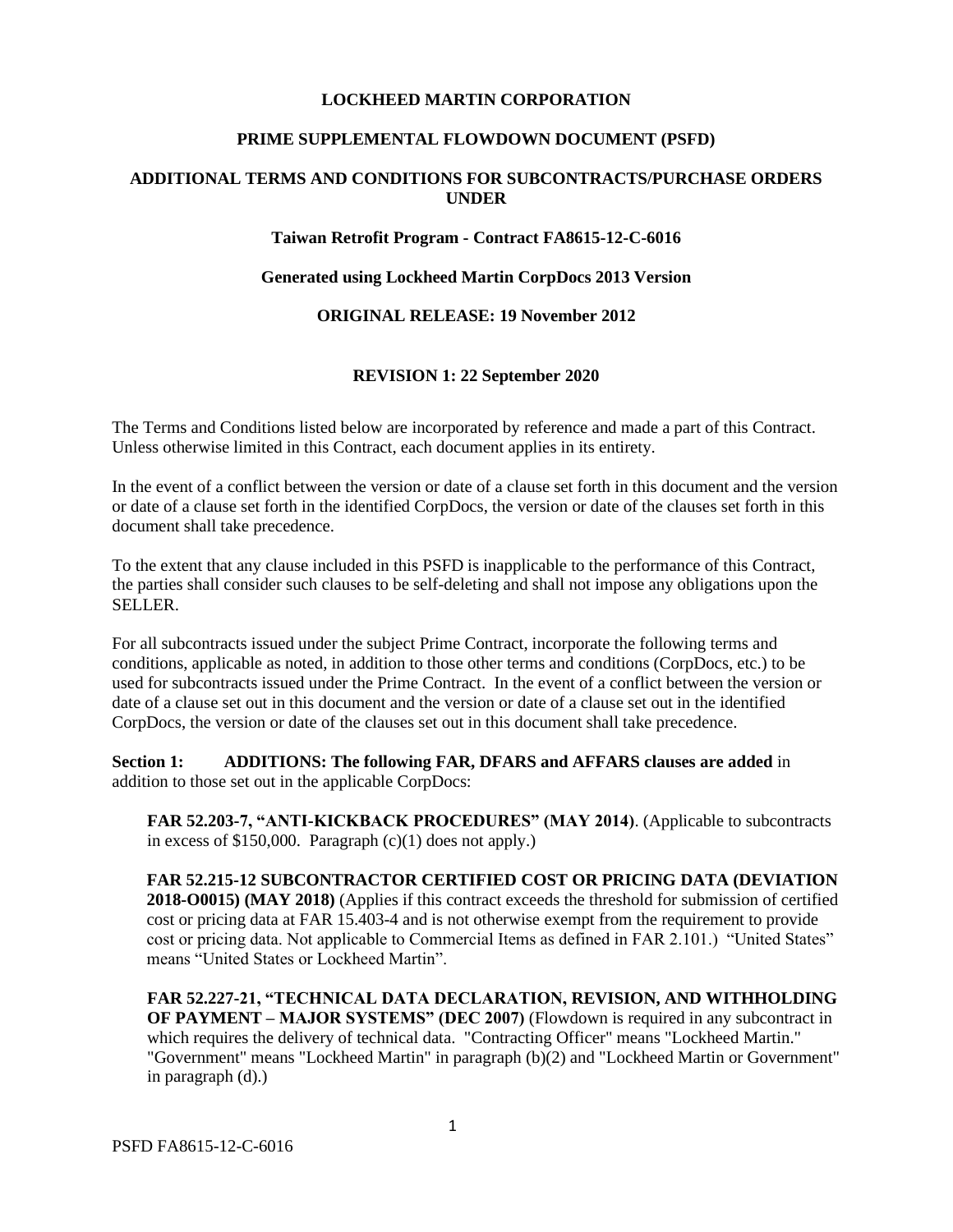**FAR 52.230‐2A, "COST ACCOUNTING STANDARDS" (DEVIATION 2018-O0015) (MAY 2018)** (Applies when the contract states that it is subject to full CAS coverage. "United States" means "United States or Lockheed Martin." Paragraph (b) is deleted. The following is added as a new paragraph (e): "Seller shall communicate and otherwise deal directly with the cognizant Contracting Officer to the extent practicable and permissible as to all matters relating to Cost Accounting Standards. Seller shall provide Lockheed Martin with copies of all communications concerning CAS between and the Contracting Officer if such are relevant to this contract; provided however, Seller shall not be required to disclose to Lockheed Martin such communications containing information which is privileged and confidential to Seller.)"

**FAR 52.243-3, "Changes Time-and-Materials or Labor-Hours" (SEP 2000)** ("Contracting Officer" and "Government" mean "Lockheed Martin". In paragraph (a), add as subparagraph (8) "Delivery schedule". In paragraph (d), the reference to the disputes clause is deleted.)

**FAR 52.246-6, "INSPECTION -- TIME-AND-MATERIAL AND LABOR-HOUR" (MAY 2001)** ("Government" means "Lockheed Martin and the Government" in paragraphs (b), (c) and (d). "Government" means "Lockheed Martin" in paragraphs (e), (f), (g) and (h).)

**FAR 52.245-9, "USE AND CHARGES" (APR 2012)** (Flowdown is required in any subcontract where Government property will be provided in the performance of the subcontract.)

**DFARS 252.204-7012, Safeguarding Covered Defense Information and Cyber Incident Reporting (OCT 2016) (**Applies if this Contract is for operationally critical support or for which subcontract performance will involve covered defense information Seller shall furnish Lockheed Martin copies of notices provided to the Contracting Officer at the time such notices are sent. Seller shall also furnish Lockheed Martin copies of any reports Seller receives from its lower tier subcontractors.)

**DFARS 252.208-7000, "INTENT TO FURNISH PRECIOUS METALS AS GOVERNMENT-FURNISHED MATERIAL" (DEC 1991)** (Flowdown is required in any subcontract where the subcontract involves precious metals.)

**DFARS 252.211-7008, "USE OF GOVERNMENT-ASSIGNED SERIAL NUMBERS" (SEP 2010)** (Flowdown is required in any subcontract where the supplier will be in the possession of Government property for the performance of the subcontract.)

**DFARS 252.219-7004, "SMALL BUSINESS SUBCONTRACTING PLAN (TEST PROGRAM)" (JAN 2011)**

**DFARS 252.225-7012, PREFERENCE FOR CERTAIN DOMESTIC COMMODITIES (DEC 2016)** (Flowdown is required in any subcontract where the Seller is furnishing any of the items covered by this clause.)

**DFARS 252.225-7025, "RESTRICTION ON ACQUISITION OF FORGINGS" (DEC 2009)** (Applies if the Work contains forging items described by the clause.)

**DFARS 252.225-7027, "RESTRICTION ON CONTINGENT FEES FOR FOREIGN MILITARY SALES" (APR 2003)** (The reference to the clause in paragraph (a) means FAR 52.203-5. The blank in paragraph (b)(1) is completed with "any Government". Subparagraph (b)(2) is deleted.)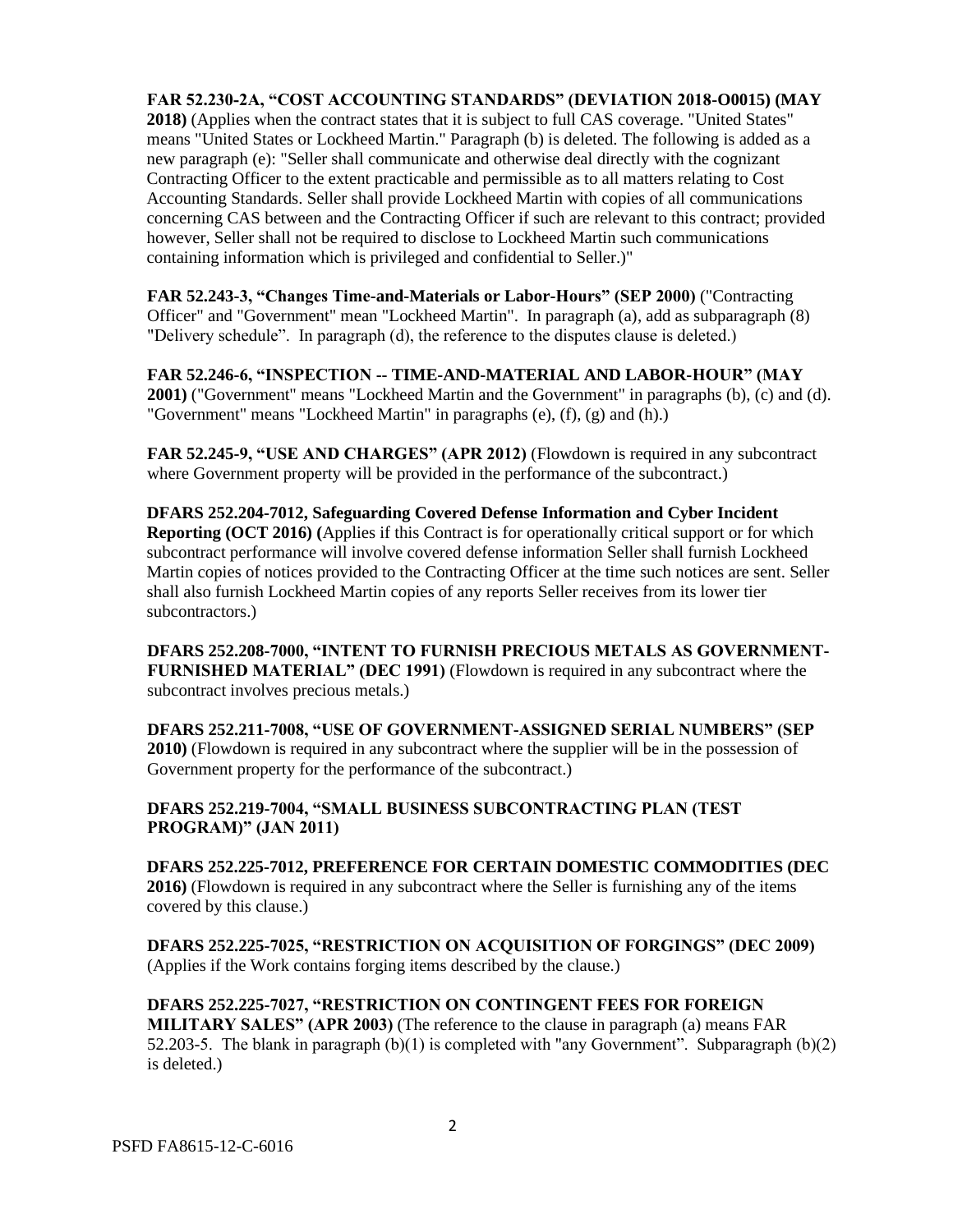**DFARS 252.225-7028, "EXCLUSIONARY POLICIES AND PRACTICES OF FOREIGN GOVERNMENTS" (APR 2003)** (This clause by its terms applies to work performed by subcontractors. Accordingly, the clause should be included in all subcontracts.)

**DFARS 252.228-7001, "GROUND AND FLIGHT RISK" (JUN 2010)** (In paragraph (a)(1)(i) "this contract" means "the prime contract." The following is added at the beginning of the clause: "Communications between Seller and the Government shall be made through Lockheed Martin. Any equitable adjustment provided for this clause shall be implemented in this contract to the extent such adjustment is implemented in the prime contract." Subparagraphs  $(d)(2)(ii)$ ,  $(d)(3)(ii)$  and the last sentence of subparagraph  $(i)(2)$  are deleted. The provision of this clause relating to assumption of risk by the Government are not applicable to Seller unless this contract includes language stating the Government has agreed to assume such risk of loss.)

**DFARS 252.234-7004, COST AND SOFTWARE DATA REPORTING SYSTEM (NOV 2014)** (Applicable to subcontracts in excess of \$50,000,000. In paragraph (b), "Government" means "Lockheed Martin.")

**DFARS 252.243-7002, REQUESTS FOR EQUITABLE ADJUSTMENT (DEC 2012)**  ("Government" means "Lockheed Martin").

**DFARS 252.244-7000, SUBCONTRACTS FOR COMMERCIAL ITEMS (JUN 2013)** 

**DFARS 252.245-7001, "TAGGING, LABELING, AND MARKING OF GOVERNMENT-FURNISHED PROPERTY" (APR 2012)** (This clause should be included in subcontracts where the items furnished by the subcontractor will be subject to serialized tracking. Note that the subcontract Statement of Work or other document will need to identify the items subject to serialized tracking.)

**DFARS 252.245-7004, "REPORTING, REUTILIZATION, AND DISPOSAL" (APR 2012)** (This clause applies to any government property located at Seller's facilities. "Contracting Officer" means "Lockheed Martin".)

**DFARS 252.246-7001, "WARRANTY OF DATA" (DEC 1991)** (Applies if Seller is required to provide data. "Government" means "Lockheed Martin or the Government." "Contracting Officer" means "Lockheed Martin." The last sentence in paragraph (b) is changed to read as follows: "The warranty period shall extend for three years after completion of delivery of the data to Lockheed Martin, or if the data is delivered to the Government, either by Lockheed Martin or Seller, the warranty period shall extend for three years after delivery to the Government.")

# **AFFARS 5352.223-9000, "ELIMINATION OF USE OF CLASS I OZONE DEPLETING SUBSTANCES (ODS)"**

**(NOV 2012)**, (The blank in paragraph (d) is completed with "None". In paragraph (d) "Contracting Officer" means "Lockheed Martin.") (The blank in paragraph (d) is completed with "None." In paragraph (d) "Contracting Officer" means "Lockheed Martin.")

**Section II:** The dates or versions of the following FAR, DFARS, and other agency clauses are modified as contained herein and are incorporated into the Contract:

### **FAR 52.203-5, "COVENANT AGAINST CONTINGENCY FEES" (MAY 2014)**.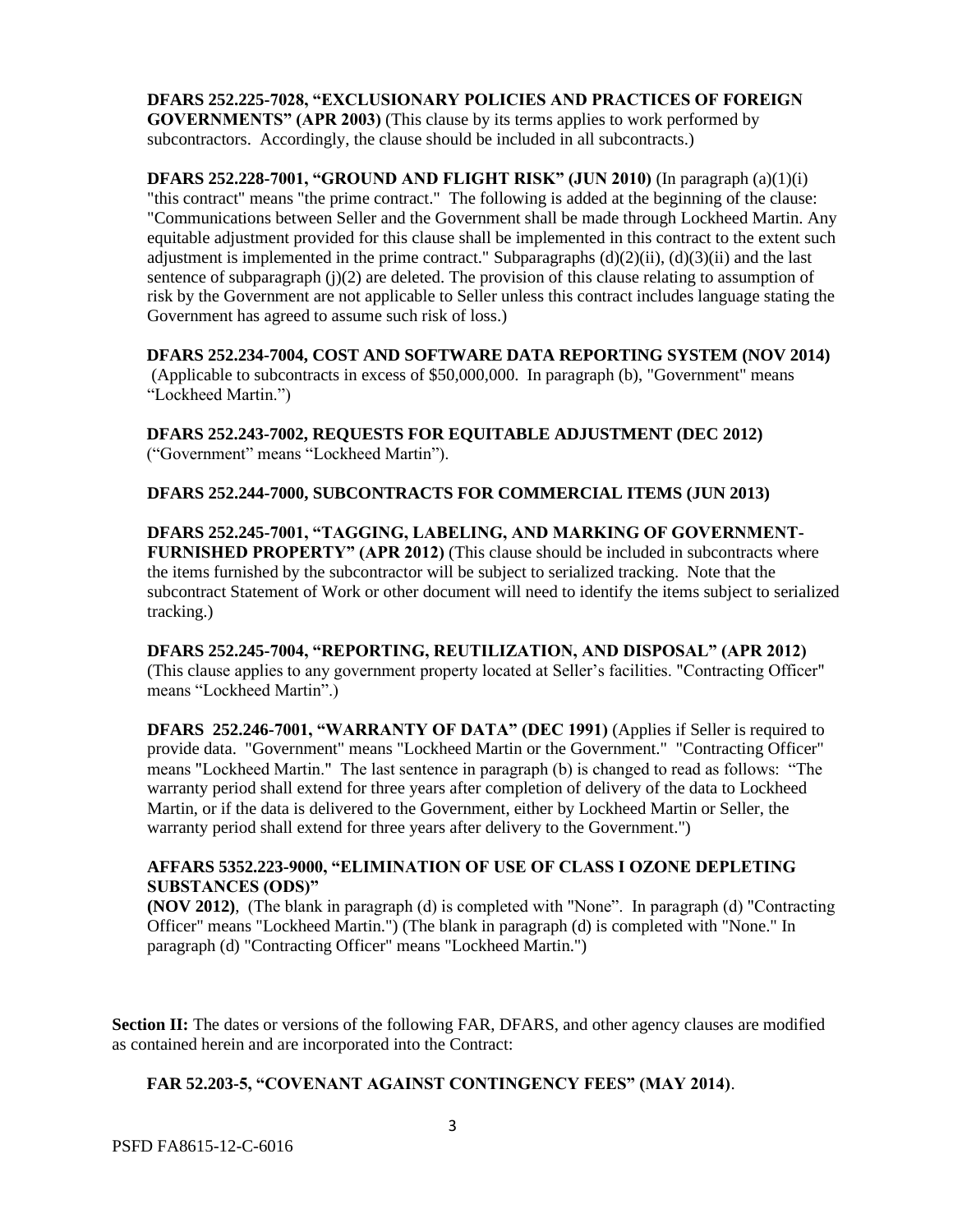# **FAR 52.203-8, "Cancellation, Rescission, and Recovery of Funds for Illegal or Improper Activity" (MAY 2014)**

# **FAR 52.203-10, "Price or Fee Adjustment for Illegal or Improper Activity" (MAY 2014)**

**FAR 52.203-13, "Contractor Code of Business Ethics and Conduct" (OCT 2015)** Applies if this contract exceeds \$5,000,000 and has a period of performance of more than 120 days. Disclosures made under this clause shall be made directly to the Government entities identified in the clause.

### **FAR 52.204-10, "REPORTING EXECUTIVE COMPENSATION AND FIRST‐TIER**

**SUBCONTRACT AWARDS" (OCT 2016)** Subparagraph (d)(2) does not apply. If Seller meets the thresholds specified in paragraphs (d)(3) and  $(g)(2)$  of the clause, Seller shall report required executive compensation by posting the information to the System for Award Management (SAM) database. All information posted will be available to the general public.

**FAR 52.209-6, "PROTECTING THE GOVERNMENTS INTEREST WHEN SUBCONTRACTING WITH CONTRACTORS DEBARRED, SUSPENDED, OR PROPOSED FOR DEBARMENT" (OCT 2015)** Applies if this contract exceeds \$35,000. Does not apply if this contract is for commercial off the shelf items. Copies of notices provided by Seller to the Contracting Officer shall be provided to Lockheed Martin.

### **FAR 52.209-9, "UPDATES OF PUBLICLY AVAILABLE INFORMATION REGARDING RESPONSIBILITY MATTERS" (JUL 2013)**

### **FAR 52.216-7, "ALLOWABLE COST AND PAYMENT" (JUN 2013)**

# **FAR 52.219-8, "UTILIZATION OF SMALL BUSINESS CONCERNS" (NOV 2016)**

**FAR 52.219-9, "SMALL BUSINESS SUBCONTRACTING PLAN" (JAN 2017)** Applies if this contract exceeds \$700,000. Does not apply if Seller is a small business concern. "Contracting Officer" means "Lockheed Martin" in paragraph (c). Seller's subcontracting plan is incorporated herein by reference.

**FAR 52.222-21, "PROHIBITION OF SEGREGATED FACILITIES" (APR 2015)**

**FAR 52.222-26, "EQUAL OPPORTUNITY." (SEP 2016)**

**FAR 52.222-35, "EQUAL OPPORTUNITY FOR VETERANS" (OCT 2015)** (Applies if this Contract is for \$150,000 or more.)

**FAR 52.222-36, "EQUAL OPPORTUNITY FOR WORKERS WITH DISABILITIES" (JUL 2014)** (Applies if this Contract exceeds \$15,000.)

**FAR 52.222-37, "EMPLOYMENT REPORTS ON VETERANS" (FEB 2016)** (Applies if this Contract is for \$150,000 or more.)

**FAR 52.222-50, "COMBATING TRAFFICKING IN PERSONS" (MAR 2015)** (Contracting Officer" means "Lockheed Martin." In paragraph (e), "Government" means "Lockheed Martin and the Government.)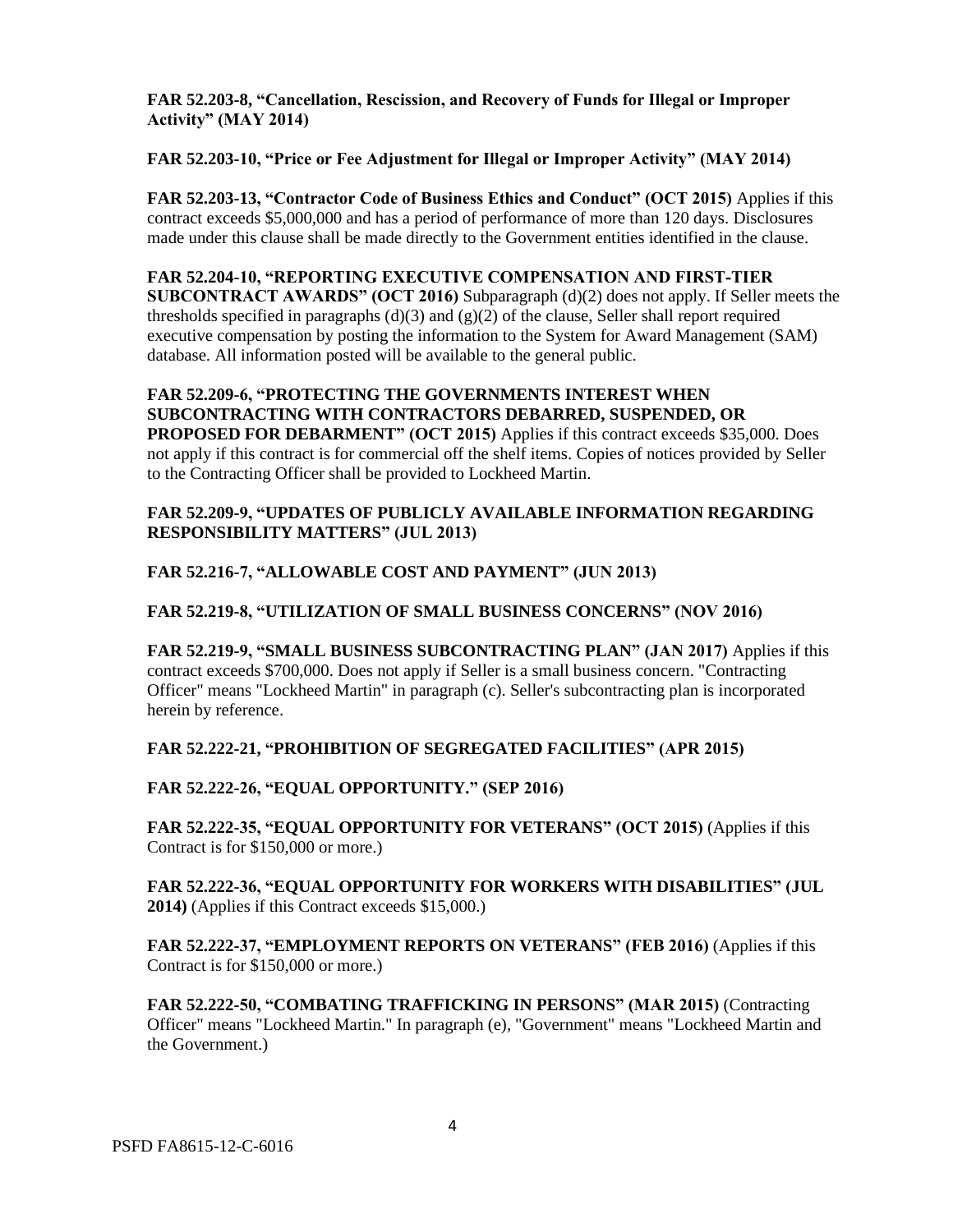# **FAR 52.234-1, "INDUSTRIAL RESOURCES DEVELOPED UNDER TITLE III, DEFENSE PRODUCTION ACT" (SEP 2016) (**Contracting Officer" means "Lockheed Martin.)

# **FAR 52.244-6, "SUBCONTRACTS FOR COMMERCIAL ITEMS" (JAN 2017)**

**FAR 52.245-1, "GOVERNMENT PROPERTY" (JAN 2017) (**Contracting Officer" means "Lockheed Martin" except in the definition of Property Administrator and in paragraphs  $(h)(1)(iii)$ where it is unchanged, and in paragraphs (c) and (h)(4) where it includes Lockheed Martin. "Government" is unchanged in the phrases "Government property' and "Government furnished property" and where elsewhere used except in paragraph  $(d)(1)$  where it means "Lockheed Martin" and except in paragraphs  $(d)(2)$  and  $(g)$  where the term includes Lockheed Martin." The following is added as paragraph (n) "Seller shall provide to Lockheed Martin immediate notice if the Government or other customer (i) revokes its assumption of loss under any direct contracts with Seller, or (ii) makes a determination that Seller's property management practices are inadequate, and/or present an undue risk, or that Seller has failed to take corrective action when required.)

# **DFARS 252.203‐7002, "REQUIREMENT TO INFORM EMPLOYEES OF WHISTLEBLOWER RIGHTS" (SEP 2013)**

**DFARS 252.203‐7003, "AGENCY OFFICE OF THE INSPECTOR GENERAL" (DEC 2012)** (Applies when FAR 52.203-13 applies to this Contract.)

# **DFARS 252.204‐7008, "COMPLIANCE WITH SAFEGUARDING COVERED DEFENSE INFORMATION CONTROLS" (OCT 2016)**

**DFARS 252.211‐7003, "ITEM UNIQUE IDENTIFICATION AND VALUATION" (MAR 2016)** (Applicable if this Contract requires the Work to contain unique item identification. "Government" means "Lockheed Martin" except in the definition of "issuing agency" in paragraph (a). Items subject to unique item identification are identified elsewhere in this Contract. All reports required to be submitted under this clause shall be submitted to Lockheed Martin.)

# **DFARS 252.225-7001, "BUY AMERICAN ACT AND BALANCE OF PAYMENTS PROGRAM" (DEC 2016)**

**DFARS 252.225-7009, "RESTRICTION ON ACQUISITION OF CERTAIN ARTICLES CONTAINING SPECIALTY METALS" (OCT 2014)** (Applies if the Work furnished includes specialty metals. Paragraph (d) is deleted. The phrase "end item" in paragraph (e)(6) means "end item under the prime contract." For the purpose of this clause, Seller shall assume the minimal amount exception in paragraph (c)(6) does not apply with respect to this contract unless otherwise notified by Lockheed Martin.)

**DFARS 252.225-7013, "DUTY‐FREE ENTRY" (MAY 2016)** (In paragraph (c), "Government" and "Contracting Officer" means "Lockheed Martin." The prime contract number and identity of the Contracting Officer are contained elsewhere in this contract. If this information is not available, contact Lockheed Martin's procurement representative.)

### **DFARS 252.225-7021, "TRADE AGREEMENTS" (DEC 2016) (ALT II) (DEC 2016)**

**DFARS 252.225-7043, "ANTITERRORISM/FORCE PROTECTION FOR DEFENSE CONTRACTORS OUTSIDE THE UNITED STATES" (JUN 2015)** (Applies if this contract involves travel or performance outside the United States.)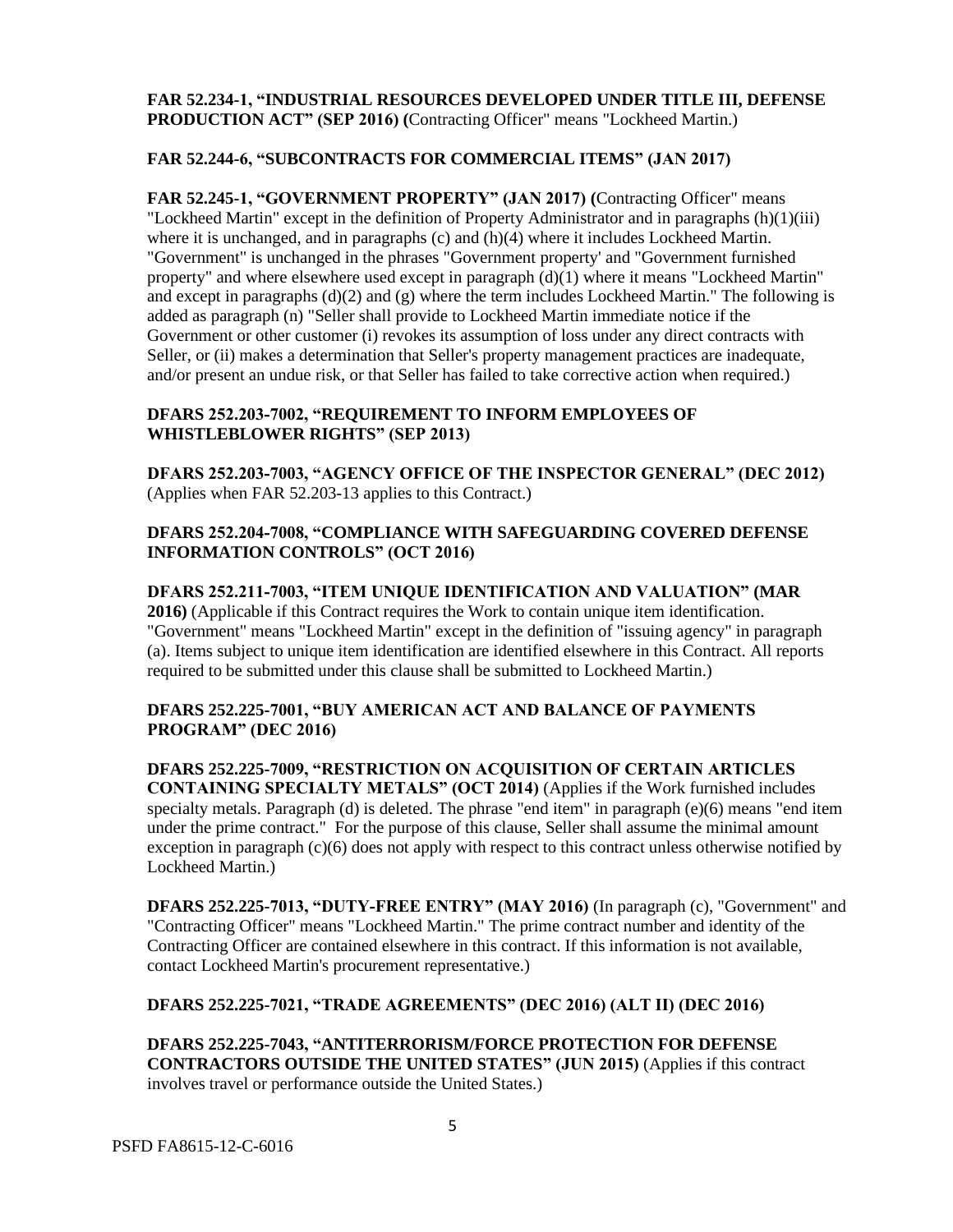# **DFARS 252.227-7013, "RIGHTS IN TECHNICAL DATA ‐ NON-COMMERCIAL ITEMS" (FEB 2014)**

# **DFARS 252.227-7014, "RIGHTS IN NONCOMMERCIAL COMPUTER SOFTWARE AND NONCOMMERCIAL COMPUTER SOFTWARE DOCUMENTATION" (FEB 2014)**

**DFARS 252.227-7019, "VALIDATION OF ASSERTED RESTRICTIONS--COMPUTER SOFTWARE" (SEP 2016)** (Contracting Officer" means "Lockheed Martin" or "Contracting Officer.)

**DFARS 252.227-7025, "LIMITATIONS ON THE USE OR DISCLOSURE OF GOVERNMENT-FURNISHED INFORMATION MARKED WITH RESTRICTIVE LEGENDS" (MAY 2013)** (In paragraph (c)(1) "Government" means "Lockheed Martin and Government.")

**DFARS 252.227-7037, "VALIDATION OF RESTRICTIVE MARKINGS ON TECHNICAL DATA" (SEP 2016)**

**DFARS 252.235-7003, "FREQUENCY AUTHORIZATION" (MAR 2014) ALT I (MAR 2014)** (Applies if this contract requires the development, production, construction, testing, or operation of a device for which a radio frequency authorization is required. "Contracting Officer" means "Lockheed Martin.")

**DFARS 252.245-7002, "REPORTING LOSS OF GOVERNMENT PROPERTY" (DEVIATION 2020-O0004) (FEB 2020)**

**DFARS 252.246-7003, "NOTIFICATION OF POTENTIAL SAFETY ISSUES" (JUN 2013)** (Seller shall provide notifications under this clause to Lockheed Martin and the contracting officer identified to Seller.)

**DFARS 252.247-7023, "TRANSPORTATION OF SUPPLIES BY SEA" (APR 2014)** (In paragraph (g) "Government" and "Contracting Officer" mean "Lockheed Martin" and the words "of the Prompt Payment clause" are deleted. If this contract is less than \$150,000 only paragraphs (a) through (e) and paragraph (h) of the clause applies.)

**DFARS 252.249-7002, "NOTIFICATION OF ANTICIPATED CONTRACT TERMINATION OR REDUCTION" (OCT 2015)** (Applies if this contract equals or exceeds \$700,000. "Contracting Officer" means "Lockheed Martin." Subparagraphs (d)(1) and the first 5 words of subparagraph (d)(2) are deleted.)

### **5. The following Special Contract Requirement (H clause) is added:**

# **SYK-FAC-002 USE OF OTHER GOVERNMENT PROPERTY (OCT 2003)**

a. In the performance of the requirements under this Contract, LOCKHEED MARTIN may use and may authorize its subcontractors to use, on a no-charge basis, the Government-owned Special Tooling such as jigs, dies, fixtures, special gauges, other manufacturing aids and Special Test Equipment, heretofore acquired or manufactured or authorized for acquisition or manufacture by LOCKHEED MARTIN and/or its subcontractors or heretofore furnished to LOCKHEED MARTIN and/or its subcontractors as Government Furnished Property and presently in its or their possession which shall have been determined LOCKHEED MARTIN to be available for the